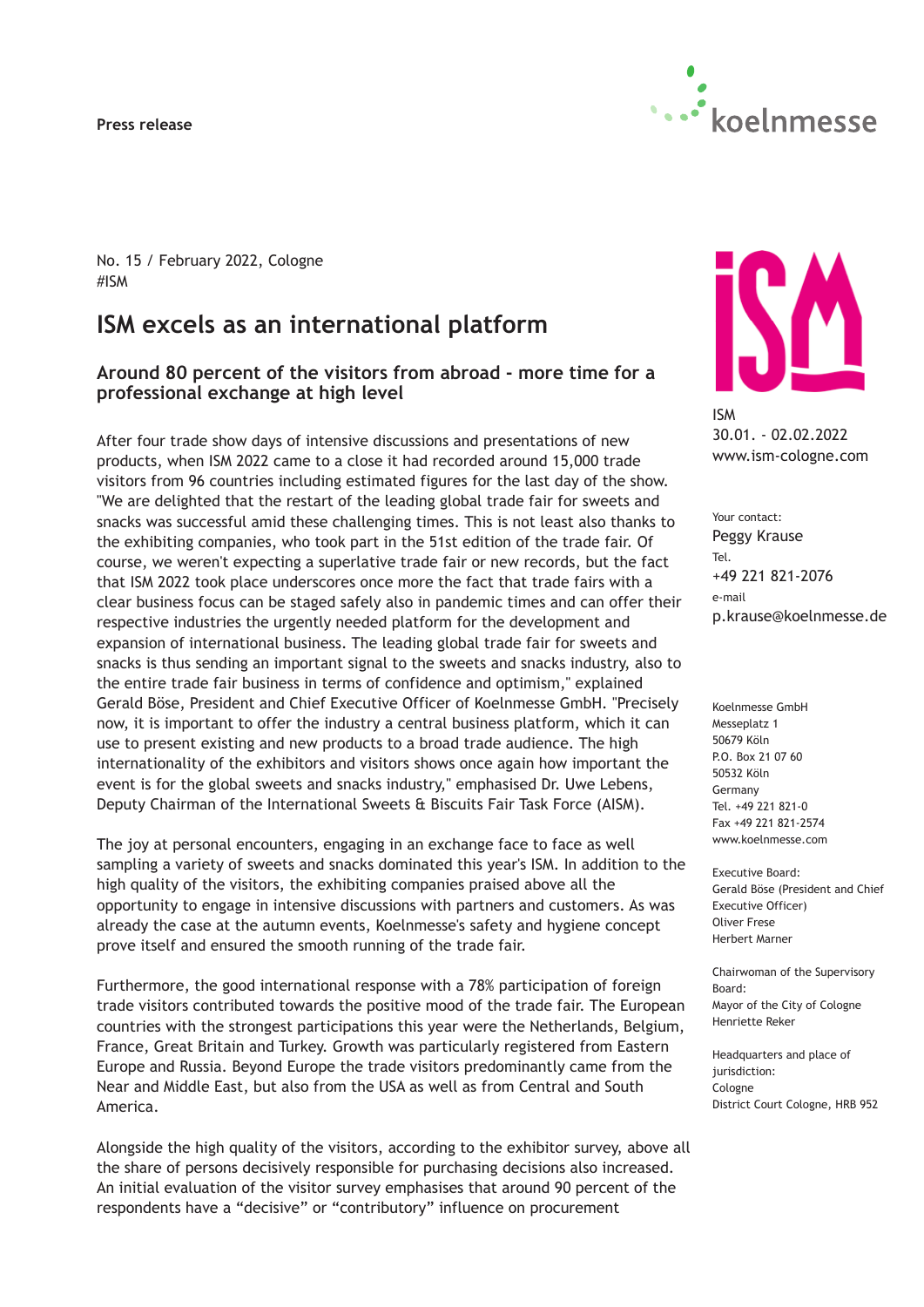

decisions.

This high decision-making competence significantly contributed towards the satisfaction of a large number of the exhibiting companies. The trade attended in smaller delegations this year.

#### **New products and trends**

Innovations and new developments not only led to satisfied buyers, but also underlined the vitality and performance capacity of the industry. This year the exhibiting companies primarily presented healthy, natural and sustainable products. Whether plant-based, with an additional health-promoting effect or energy boosting, the new products took the needs of the consumers into account across the board.

#### **New digital networking possibilities**

With its hybrid concept and the new, digital platform, ISM & ProSweets @home, from the third day onwards ISM offered the exhibitors, visitors and media representatives numerous new possibilities of coming into contact with partners, potential customers and interesting companies. Every on-site exhibitor was simultaneously represented on the platform with a digital showrooom.

Furthermore, in addition to the personal discussions and the extensive on-site event and congress programme beyond the physical trade fair, ISM offers new digital networking options and digitally streamed contents such as expert lectures and presentations. The second edition of the future congress "#CONNECT2030 - The Future Summit for Sweets and Snacks - in transition" is also available on-demand and provides interesting insights into the themes the conservation of resources, CO2 reduction and the effects of the climate change on the availability of raw materials.

The digital ISM & ProSweets Cologne thus not only ensures an extended reach, but also gives all trade fair participants the opportunity to network, establish new contacts and call up contents they missed in person up until 30 April 2022. The ISM app, which was implemented parallel to the trade fair, also integrates new networking functions for the digital exchange, on during and after the trade fair.

#### **The next ISM is scheduled to take place from 29.01.2023 to 01.02.2023.**

**Koelnmesse – industry trade fairs for the food and beverage sector:** Koelnmesse is an international leader in organising trade fairs in the food and beverage segment. Events such as Anuga and ISM are established, world-leading trade fairs, hosted in Cologne/Germany. Anuga HORIZON in 2022 will mark the launch of an additional event format dedicated to food industry innovations in Cologne. In addition to the events at its Cologne headquarters, Koelnmesse also stages numerous food trade fairs with different sector-specific areas of focus and content in further key markets across the world, including Brazil, China, India, Japan, Columbia, Thailand and the United Arab Emirates. These global activities enable Koelnmesse to offer its customers bespoke events and leading regional trade fairs in a variety of markets, thus creating the foundation for sustainable international business. Koelnmesse is also ideally positioned in the field of food technology with

Page 2/3